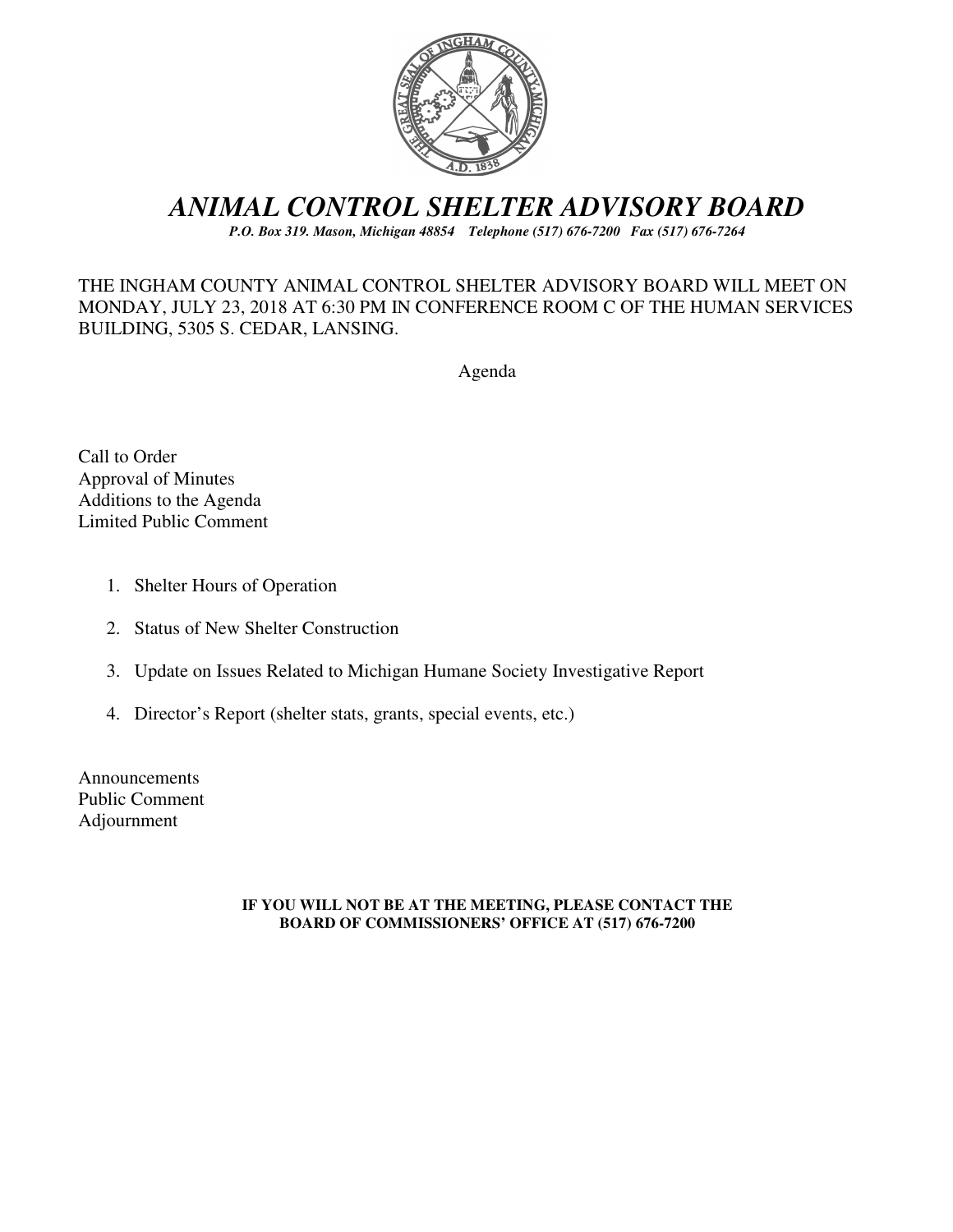## THE INGHAM COUNTY ANIMAL CONTROL SHELTER ADVISORY BOARD MONDAY, MARCH 26, 2018 AT 6:30 PM IN CONFERENCE ROOM C HUMAN SERVICES BUILDING, 5305 S. CEDAR, LANSING.

#### Agenda

## **Call to Order**

Meeting called to order at 6:35pm by Tom Hess; second by Kate Evans Commissioner Todd Tennis, Tom Hess, Katelyn Evans, Roxann Wilkinson, and Director John Dinon present

## **Approval of Minutes**

Lacking a quorum so we were unable to approve the minutes

**Additions to the Agenda**  none

## **Limited Public Comment**

none

1. Director's Report

Millage update

Facility – final review of the new shelter plan and specs is complete and bid packages will go to subcontractors soon with an April 24 due date. Construction should begin in May with a10-12 month duration.

The ICAC Shelter Fund is working on raising an additional \$300 towards the new shelter project. The public phase of this fundraising campaign will be announced at a press conference on March 24. The Shelter fund has already raised \$100K towards their goal.

NACA study implementation

Due to the heavy workload on shelter staff, little progress has been made on SOP's in the last months however ACO LeBombard has committed to taking on this task as an assignment in college coursework that she is currently taking.

## Dogfighting investigation

ICAC is still holding 10 dogs seized from suspected dogfighters in the County Four dogs were euthanized on February 28 to alleviate suffering. Three of the remaining 10 were given to ICACS by court order on March 13; those dogs will be transferred to rescue on March 24. .

Miscellaneous

February 2018 year end stats are attached.